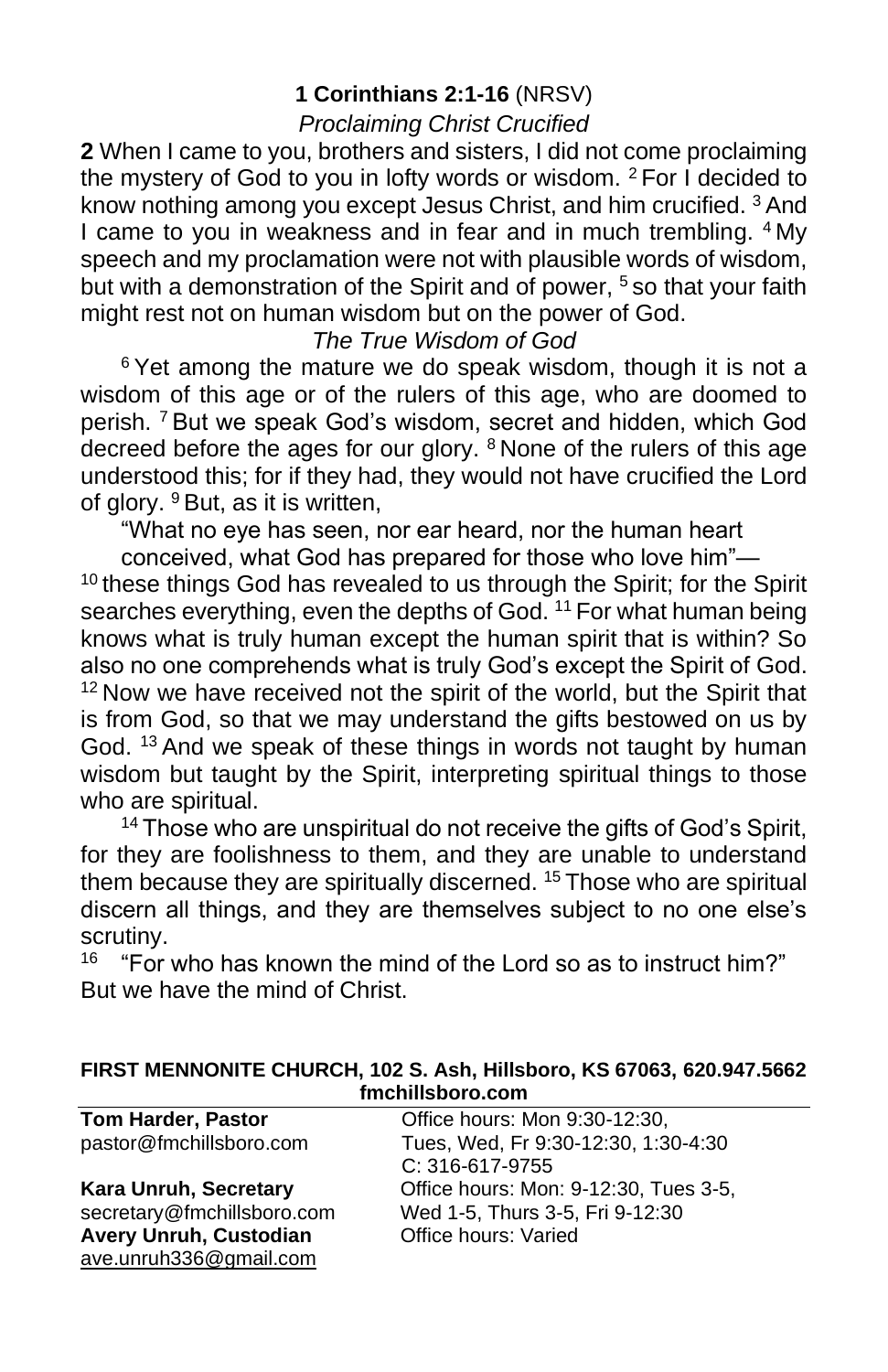

# **FIRST MENNONITE** CHURCH

 In Christ - Making Disciples through Loving Relationships.

Worship 10:30 a.m.

## **Sunday, February 13, 2022 "The Church of God, the Church of Christ," Part 4 "The Source of Our Wisdom"**

## **GATHERING**

Gathering Music<br>Welcome, Announcements, Greeting Fully Swartzendruber Welcome, Announcements, Greeting Prelude to Worship **Access 19 and 19 and 19 and 19 and 19 and 19 and 19 and 19 and 19 and 19 and 19 and 19 and 19 and 19 and 19 and 19 and 19 and 19 and 19 and 19 and 19 and 19 and 19 and 19 and 19 and 19 and 19 and 19 and** \*Call to Worship VT 877 Holly Swartzendruber \*Hymn Holy Spirit, Come with Power VT 57 Psalm 143:1-8, 10 (NRSV)

*Hear my prayer, O LORD; give ear to my supplications in your faithfulness; answer me in your righteousness.* 

## **Do not enter into judgment with your servant, for no one living is righteous before you.**

*For the enemy has pursued me,* 

*crushing my life to the ground,* 

*making me sit in darkness like those long dead.* 

**Therefore my spirit faints within me; my heart within me is appalled.** 

*I remember the days of old, I think about all your deeds, I meditate on the works of your hands.* 

*I stretch out my hands to you; my soul thirsts for you like a parched land.*

## *Selah*

*Answer me quickly, O LORD; my spirit fails. Do not hide your face from me, or I shall be like those who go down to the Pit.* 

**Let me hear of your steadfast love in the morning, for in you I put my trust.** 

*Teach me the way I should go, for to you I lift up my soul. Teach me to do your will, for you are my God. Let your good spirit lead me on a level path*.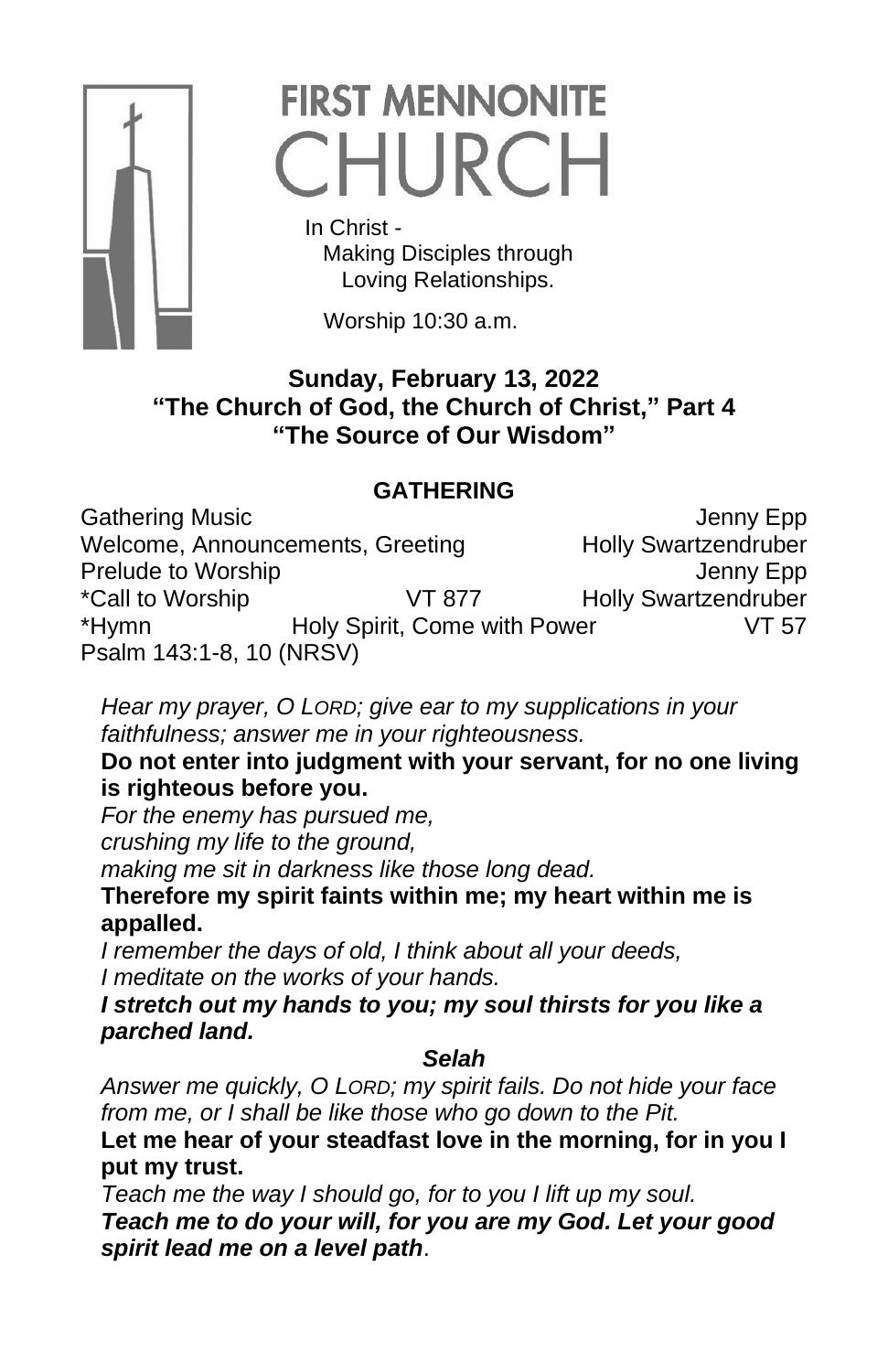| <b>Hymn</b><br>Time for God's Children   | All Who Are Thirsty                                                  | VT 49<br><b>Tammy Wintermote</b>   |  |  |  |  |
|------------------------------------------|----------------------------------------------------------------------|------------------------------------|--|--|--|--|
|                                          | <b>SHARING</b>                                                       |                                    |  |  |  |  |
| <b>Sharing and Prayer</b><br>Prayer Hymn | <b>Trinity Song</b>                                                  | Pastor Tom<br>VT 60                |  |  |  |  |
| <b>LISTENING</b>                         |                                                                      |                                    |  |  |  |  |
| Scripture<br>Message                     | The Source of Our Wisdom                                             | 1 Corinthians 2:1-16<br>Pastor Tom |  |  |  |  |
| <b>RESPONDING</b>                        |                                                                      |                                    |  |  |  |  |
| <b>Hymn</b>                              | Come, Gracious Spirit                                                | VT 371                             |  |  |  |  |
| <b>Benediction</b>                       | Spirit of God                                                        | Pastor Tom                         |  |  |  |  |
|                                          | Spirit of God, grow in us, that we may learn to love like Jesus      |                                    |  |  |  |  |
|                                          | Spirit of God, go with us, that we may share the love that frees us. |                                    |  |  |  |  |

Postlude **Contains a Container Container Container Container Container Container Container Container Container** 

This morning's sermon is the fourth in a sermon series on Paul's First Letter to the Corinthians, "The Church of God, the Church of Christ."

**Offering this Sunday**: Note that today's offering is designated to the Hi-Fy Youth. All contributions, unless otherwise indicated, will go to the youth.

**Explore FMC!** Sometime during the upcoming season of Lent Pastor Tom will once again offer an opportunity to "explore FMC"—what we believe, where we come from, how we do things, and what it means to be a member. If you are interested, please let him know. The time and day will be determined in part by the schedules of the participants.

**Needed: part-time church secretary/administrative assistant**approximately 15 hours/week (negotiable). **Also needed: part-time custodian**- once weekly cleaning routine and as needed for occasional other events throughout the year. If interested, contact Neal at 620-755- 4636, Bob at 620-381-4355, or the church office at 620-947-5662 or respond by email at secretary@fmchillsboro.com.

**Our Wednesday evening fellowship meals are resuming this Wednesday!** Pizza Hut is on the menu. (Donations will be accepted.) The food will be served from 6-6:45 p.m. Sermon Discussion begins at 7.